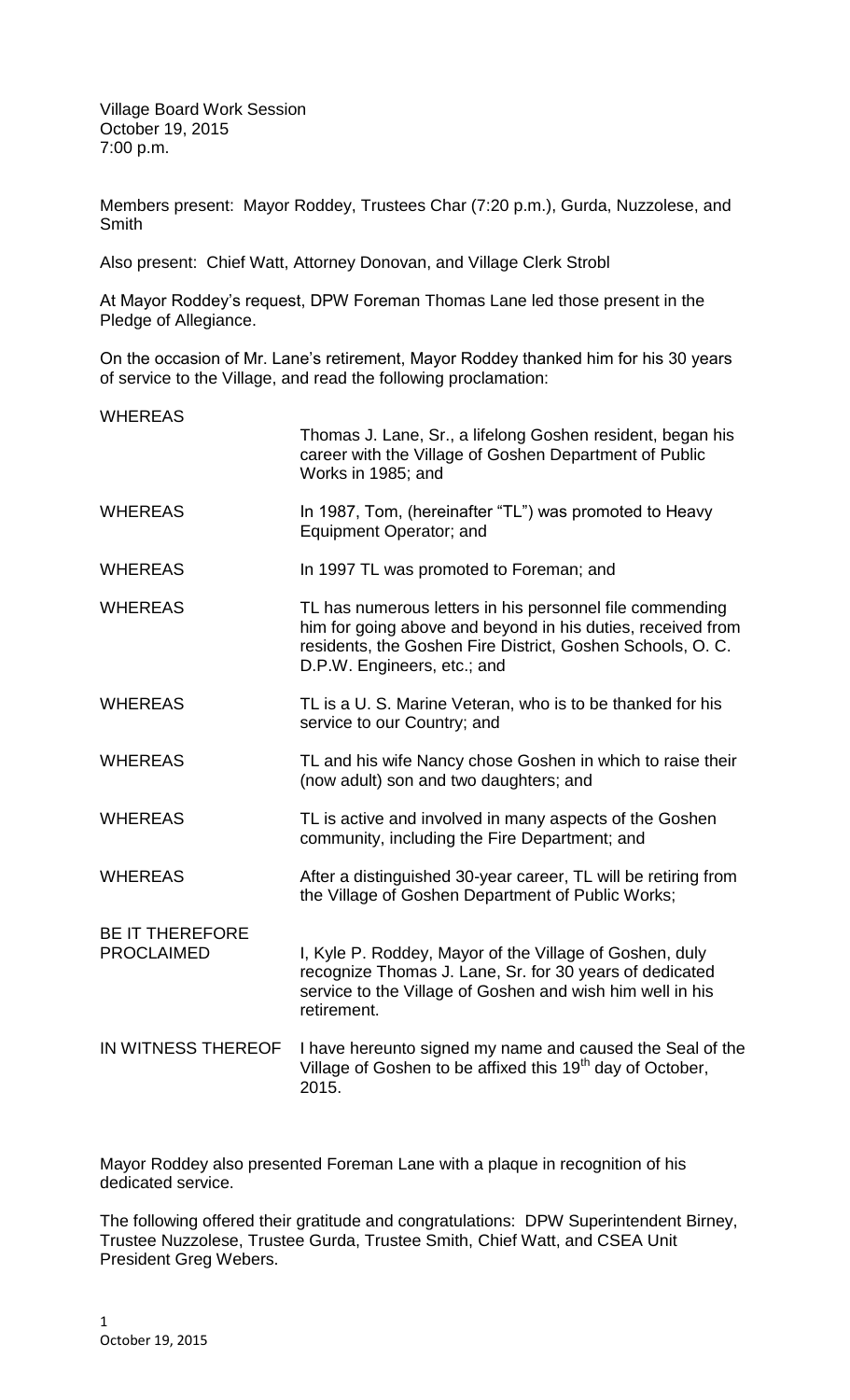## Village Place Apartments – Vacant Land Request

Attorney Donovan summarized a request from the Attorney for Wainco Goshen, LLC, the current owner of the Village Place Apartments, (114-4-1; 114-4-3.21; 114-4-3.22; and 111-10-17.2). The request that the offer of dedication on 260 West Main Street, (111-10-17.2), be declined was discussed.

The issue will be discussed with representatives of Village Place at a future meeting.

## Grant Application – Police Headquarters Exterior Renovation

At Mayor Roddey's request, Chief Watt described the existing conditions of the Police Department building, including the serious deterioration of the exterior façade bricks.

On a motion by Trustee Smith, seconded by Trustee Char, the Village Board expresses its support of the State and Municipal Facilities Capital Program Grant application for repair and renovation of the exterior of the Village of Goshen Police Department Headquarters Building.

Char aye Gurda aye Nuzzolese aye Smith aye

"Giving Tuesday" Proclamation

Trustee Smith moved the following, which was seconded by Trustee Nuzzolese:

WHEREAS, Giving Tuesday was established as a national day of giving on the Tuesday following Thanksgiving; and

WHEREAS, Giving Tuesday is a celebration of philanthropy and volunteerism where people give whatever they are able to give; and

WHEREAS, Giving Tuesday is a day where citizens work together to share commitments, rally for favorite causes, build a stronger community, and think about other people; and

WHEREAS, it is fitting and proper on #GivingTuesday and on every day to recognize the

tremendous impact of philanthropy, volunteerism, and community service in the Village of Goshen; and

WHEREAS, #GivingTuesday is an opportunity to encourage citizens to serve others throughout this holiday season and during other times of the year.

NOW, THEREFORE, I, Kyle Roddey, Mayor of the Village of Goshen, do hereby proclaim December 1, 2015 as

## **#GivingTuesday**

in the Village of Goshen, and encourage all citizens to join together to give back to the community in any way that is personally meaningful.

Char aye Gurda aye Nuzzolese aye Smith aye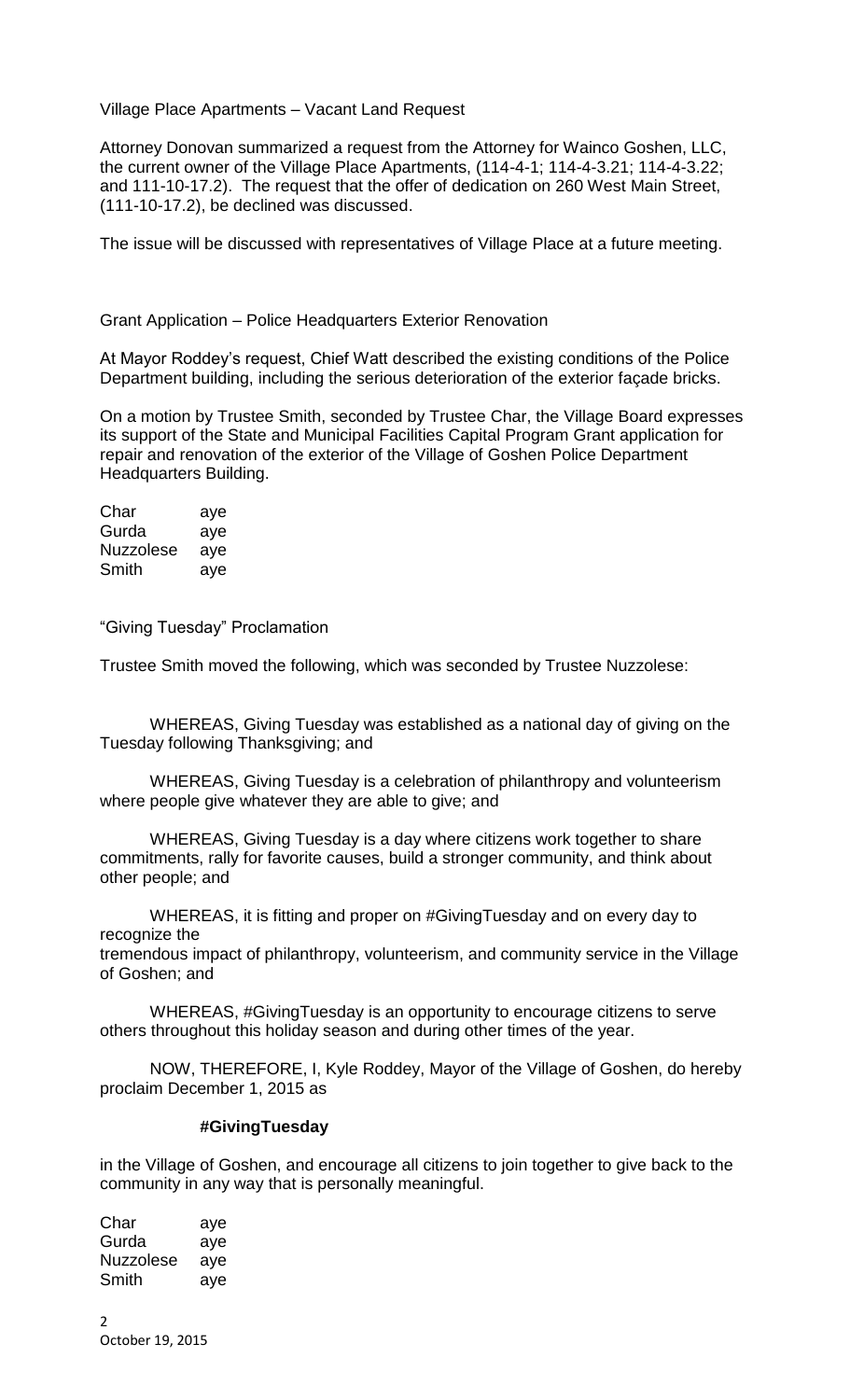## Childhood Cancer Awareness Week

The following was moved by Trustee Nuzzolese, and seconded by Trustee Smith:

WHEREAS, the American Cancer Fund for Children and Kids Cancer Connection report cancer is the leading cause of death by disease among U.S. children between infancy and age 15, and this tragic disease is detected in nearly 15,000 of our country's young people each and every year; and

WHEREAS, one in five of our nation's children loses his or her battle with cancer, and many infants, children and teens will suffer from long-term effects of comprehensive treatment, including secondary cancers; and

WHEREAS, founded over twenty years ago by Steven Firestein, a member of the philanthropic Max Factor cosmetics family, the American Cancer Fund for Children, Inc. and Kids Cancer Connection, Inc. are dedicated to helping these children and their families; and

WHEREAS, the American Cancer Fund for Children and Kids Cancer Connection provide a variety of vital patient psychosocial services to children undergoing cancer treatment at Memorial Sloan-Kettering Cancer Center in NYC, Morgan Stanley Children's Hospital in NYC, as well as participating hospitals throughout the country, thereby enhancing the quality of life for these children and their families; and

WHEREAS, the American Cancer Fund for Children and Kids Cancer Connection also sponsor Courageous Kid Recognition Award presentations, community get well cards and hospital celebrations in honor of a child's determination and bravery to fight the battle against childhood cancer;

BE IT RESOLVED: that the Village Board hereby recognizes November 23 $^{\text{rd}}$  - 29<sup>th</sup> as Childhood Cancer Awareness Week in the Village of Goshen.

| Char             | aye |
|------------------|-----|
| Gurda            | aye |
| <b>Nuzzolese</b> | aye |
| Smith            | aye |

On a motion by Trustee Nuzzolese, seconded by Trustee Char, Brian M. Corcoran is hereby appointed part time Police Officer for the Village of Goshen Police Department at a salary of \$22.72 per hour. This appointment takes effect upon satisfactory completion of pre-employment paper work, and includes a maximum probationary period of 18 months.

| Char             | aye |
|------------------|-----|
| Gurda            | aye |
| <b>Nuzzolese</b> | aye |
| Smith            | aye |

Mayor Roddey read the following letter:

*Dear Mayor and Trustees,*

*On behalf of the officers and members of the Goshen Fire Department, I would like to thank you for your help and assistance with our recently completed Triennial Fire Parade.*